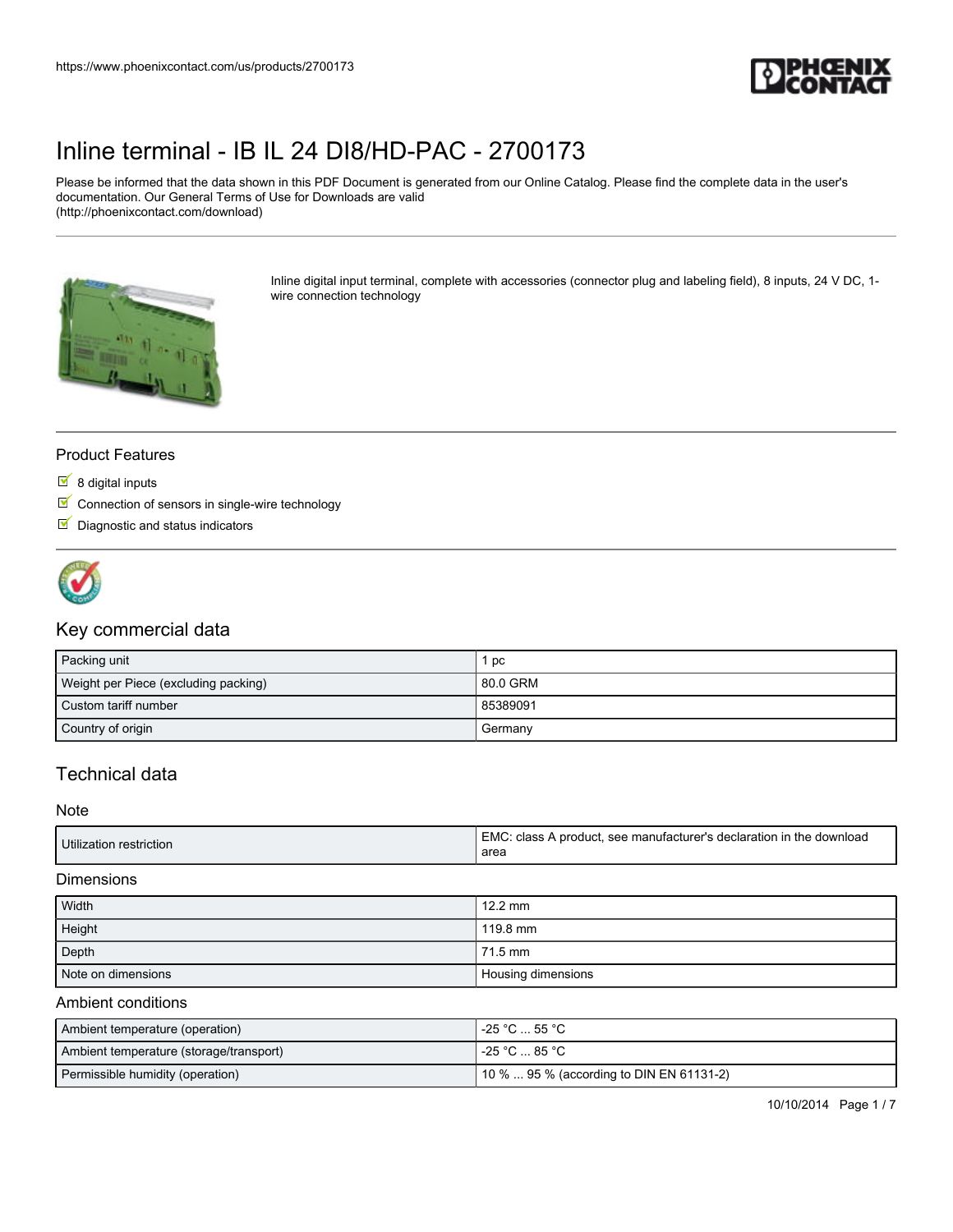

## Technical data

### Ambient conditions

| Permissible humidity (storage/transport) | 10 %  95 % (according to DIN EN 61131-2)       |
|------------------------------------------|------------------------------------------------|
| Air pressure (operation)                 | 70 kPa  106 kPa (up to 3000 m above sea level) |
| Air pressure (storage/transport)         | 70 kPa  106 kPa (up to 3000 m above sea level) |
| Degree of protection                     | IP20                                           |

### General

| Weight                        | 60 <sub>g</sub>                                                                   |
|-------------------------------|-----------------------------------------------------------------------------------|
| Note on weight specifications | with connector                                                                    |
| Mounting type                 | DIN rail                                                                          |
| <b>Protection class</b>       | III, IEC 61140, EN 61140, VDE 0140-1                                              |
| Test section                  | 5 V supply, incoming remote bus/7.5 V supply (bus logics) 500 V AC 50 Hz<br>1 min |
|                               | 5 V supply, outgoing remote bus/7.5 V supply (bus logics) 500 V AC 50 Hz<br>1 min |
|                               | 7.5 V supply (bus logics)/24 V supply (I/O) 500 V AC 50 Hz 1 min                  |
|                               | 24 V supply (I/O) / functional earth ground 500 V AC 50 Hz 1 min                  |

#### Interfaces

| Fieldbus system    | Lokalbus           |
|--------------------|--------------------|
| Designation        | Inline local bus   |
| Connection method  | Inline data jumper |
| Transmission speed | 500 kBit/s         |

## Power supply for module electronics

| Supply voltage         | 24 V DC (via voltage jumper)                                    |
|------------------------|-----------------------------------------------------------------|
| Supply voltage range   | 19.2 V DC  30 V DC (including all tolerances, including ripple) |
| Power loss             | max, 0.72 W                                                     |
| Communications power U | 7.5 V (via voltage jumper)                                      |
| Current consumption    | max. 30 mA (from the local bus)                                 |
| Power consumption      | max. 0.25 W (at U <sub>1</sub> )                                |

#### Inline potentials

| Communications power U <sub>1</sub>  | l 7.5 V DC                |
|--------------------------------------|---------------------------|
| Current consumption from $U_L$       | max. 30 mA DC             |
| Segment supply voltage $U_s$         | 1 24 V DC (nominal value) |
| Current consumption from $U_{\rm s}$ | l max. 5.5 mA DC          |

## Digital inputs

| Input name        | Digital inputs         |
|-------------------|------------------------|
| Connection method | Spring-cage connection |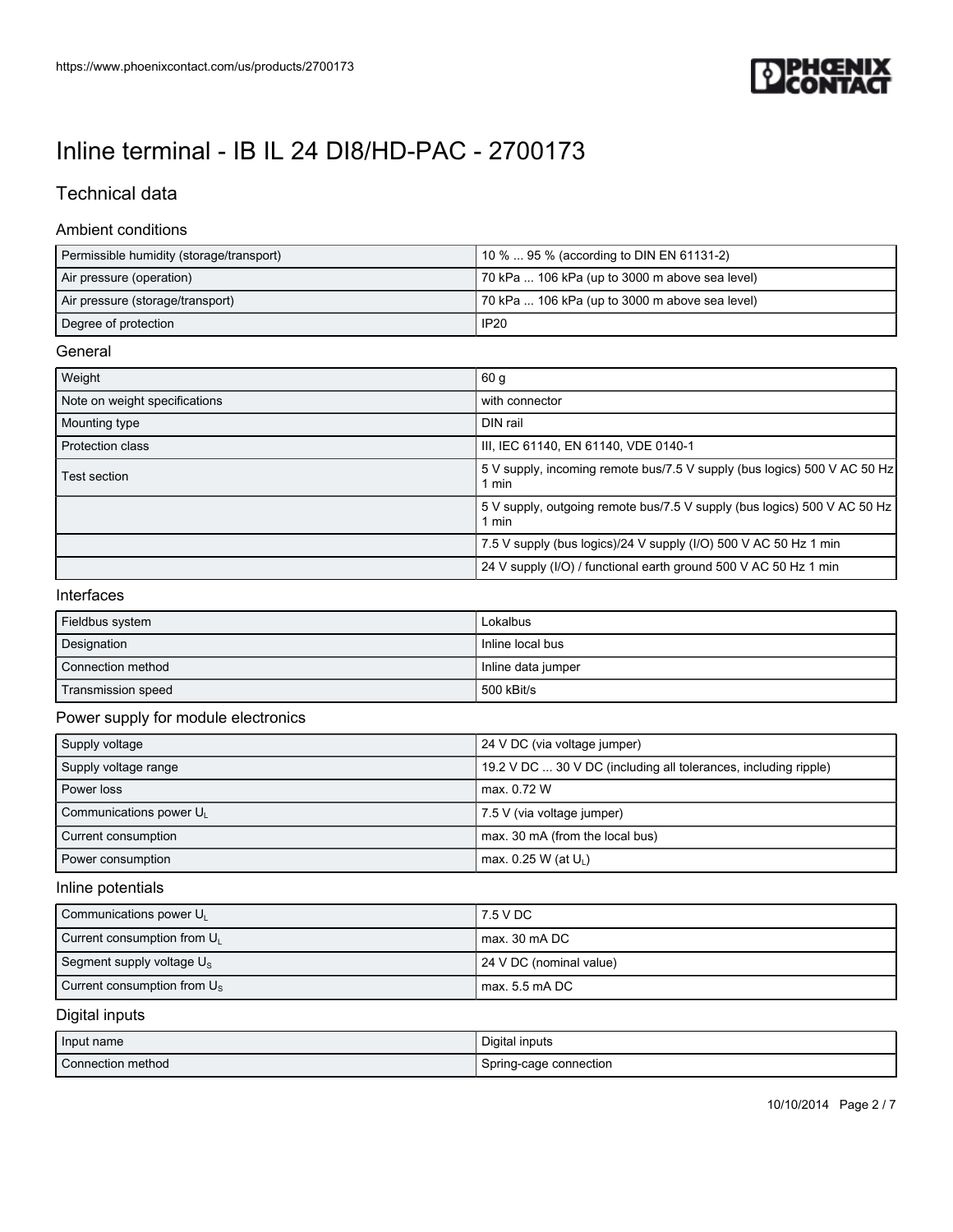

## Technical data

## Digital inputs

|                                          | 1-wire                       |
|------------------------------------------|------------------------------|
| Number of inputs                         | 8 (EN 61131-2 types 1 and 3) |
| Typical response time                    | 1 ms                         |
| Input voltage                            | 24 V DC (via voltage jumper) |
| Input voltage range "0" signal           | $-3$ V DC $$ 5 V DC          |
| Input voltage range "1" signal           | 11 V DC  30 V DC             |
| Nominal input current at $U_{\text{IN}}$ | typ. 2.4 mA                  |
| Typical input current per channel        | $2.4 \text{ mA}$             |
| Delay at signal change from 0 to 1       | 1 ms                         |
| Delay at signal change from 1 to 0       | 1 ms                         |

## **Classifications**

### eCl@ss

| eCl@ss 4.0 | 27240404 |
|------------|----------|
| eCl@ss 4.1 | 27240404 |
| eCl@ss 5.0 | 27242204 |
| eCl@ss 5.1 | 27242604 |
| eCl@ss 6.0 | 27242604 |
| eCl@ss 7.0 | 27242604 |
| eCl@ss 8.0 | 27242604 |

## ETIM

| ETIM 2.0        | EC001433 |
|-----------------|----------|
| ETIM 3.0        | EC001599 |
| <b>ETIM 4.0</b> | EC001599 |
| ETIM 5.0        | EC001599 |

## UNSPSC

| <b>UNSPSC 6.01</b>   | 43172015 |
|----------------------|----------|
| <b>UNSPSC 7.0901</b> | 43201404 |
| <b>UNSPSC 11</b>     | 39121311 |
| <b>UNSPSC 12.01</b>  | 39121311 |
| UNSPSC 13.2          | 39121311 |

## Approvals

Approvals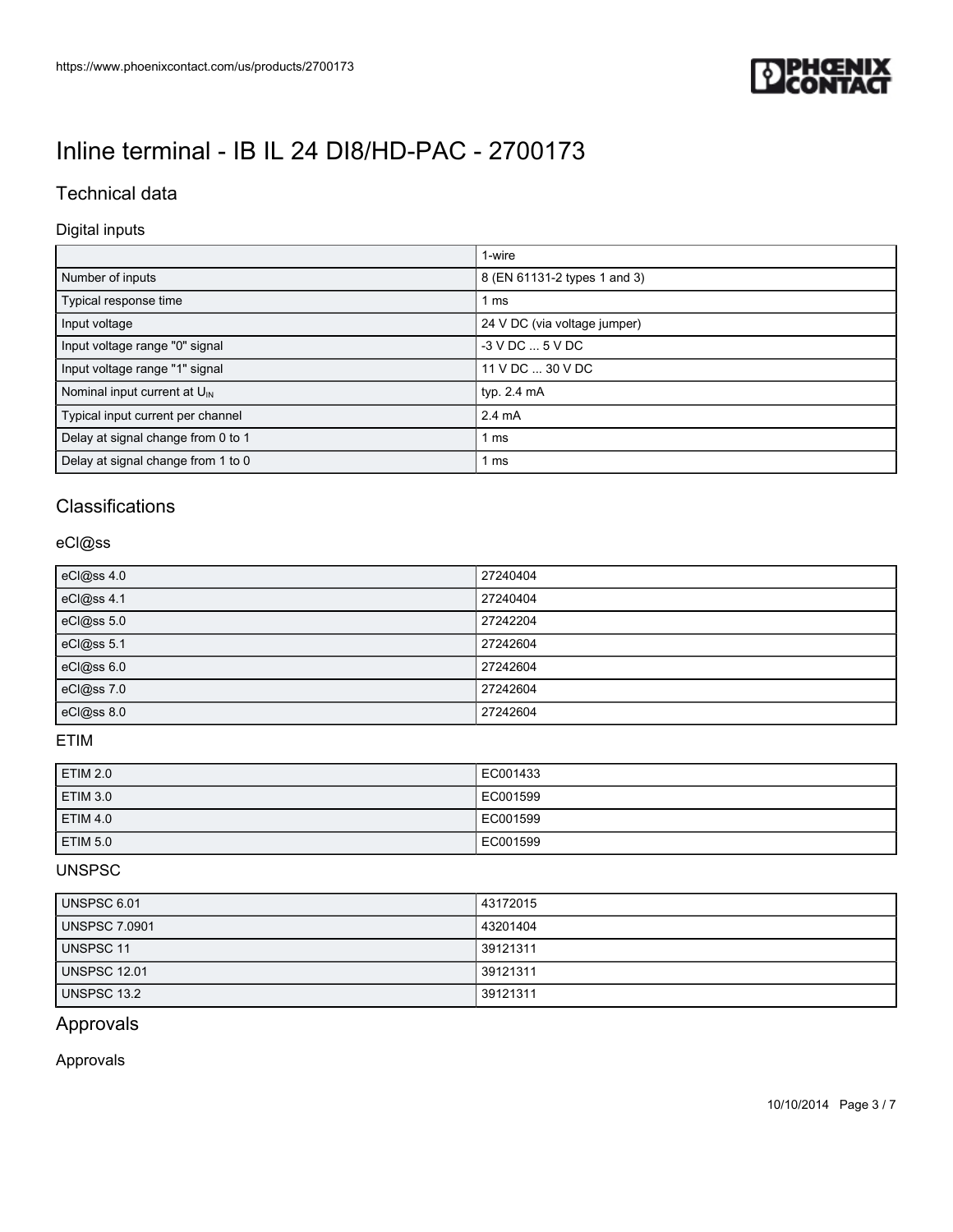

## Approvals

#### Approvals

UL Listed / cUL Listed / LR / GL / DNV / ABS / RINA / GL-SW / BSH / BV / cUL Listed / GL / cULus Listed / cULus Listed / null / null / null / null / null

#### Ex Approvals

UL Listed / cUL Listed / cUL Listed / cULus Listed / cULus Listed

#### Approvals submitted

### Approval details

UL Listed **(A)** 

| cUL Listed <sup>e</sup> <sup>®</sup> |  |
|--------------------------------------|--|
|                                      |  |
| LR                                   |  |
|                                      |  |
| GL                                   |  |
|                                      |  |
| DNV                                  |  |
|                                      |  |
| ABS                                  |  |
|                                      |  |
| RINA                                 |  |
|                                      |  |
| $\overline{\mathsf{GL}}$ -SW         |  |
|                                      |  |
| BSH                                  |  |
|                                      |  |
| BV                                   |  |
|                                      |  |

10/10/2014 Page 4 / 7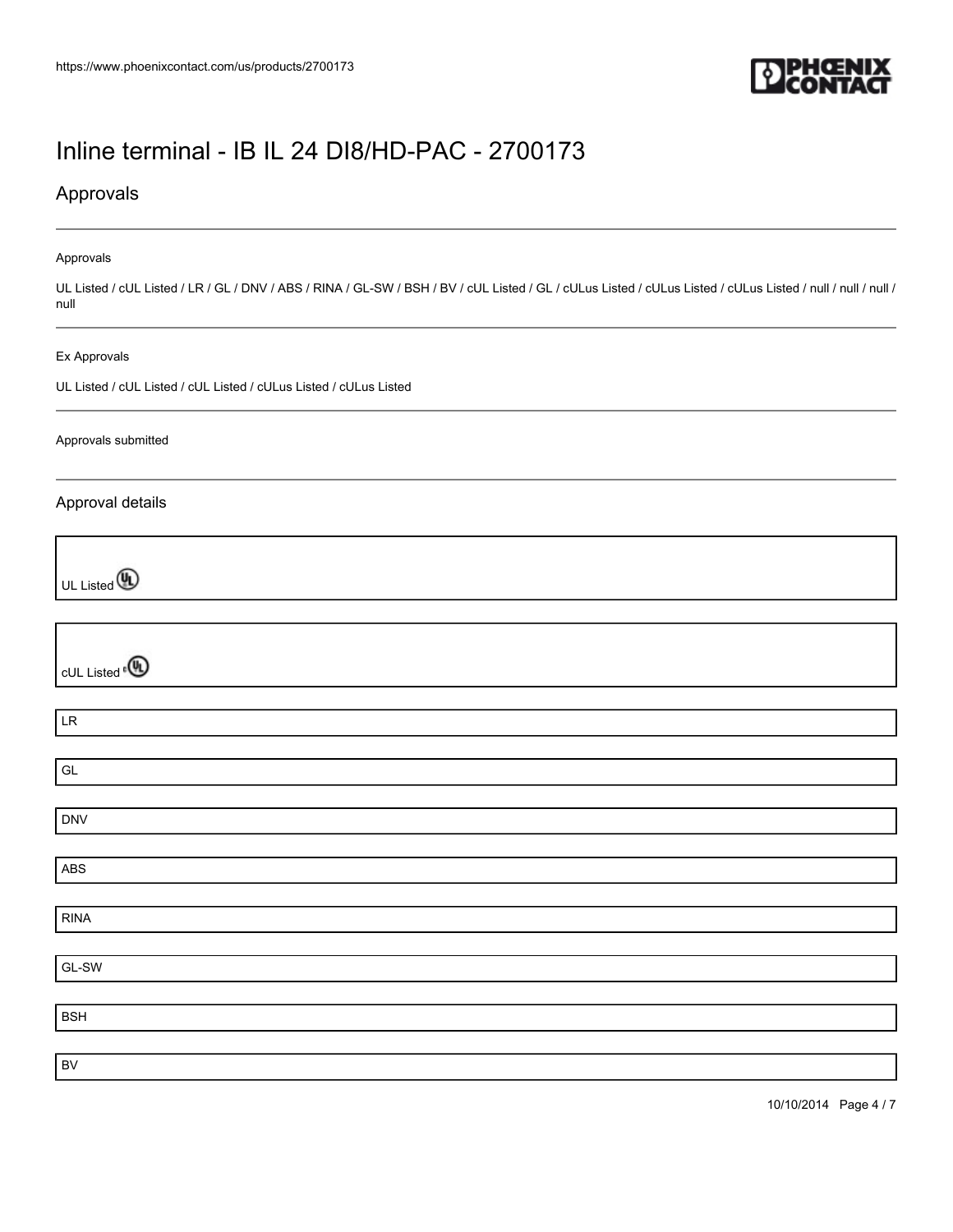

## Approvals

cUL Listed<sup>®</sup> GL cULus Listed<sup>e</sub>(U<sub>us</sub></sup> cULus Listed<sup>e</sub>(Www</sup> cULus Listed  $\epsilon$  (U)  $_{\rm us}$ Accessories Accessories Front adapter [Front adapters - FLKM 14-PA-INLINE/DIO8 - 2900889](https://www.phoenixcontact.com/us/products/2900889) VARIOFACE front adapter for Inline HD modules, for transferring 8 digital signals.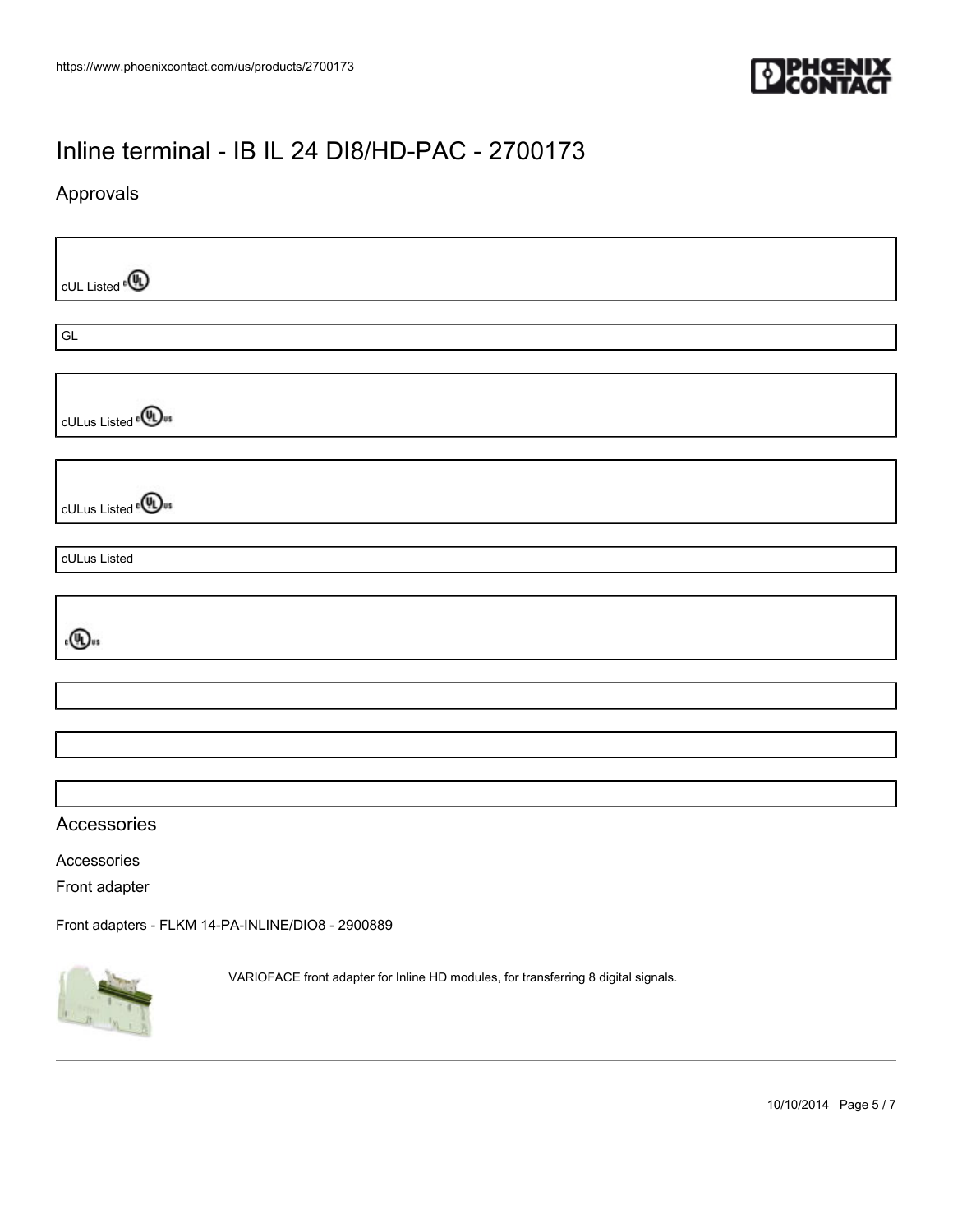

## Accessories

I/O component

[Inline terminal - IB IL PD 24V-PAC - 2862987](https://www.phoenixcontact.com/us/products/2862987)



Inline terminal for power distribution (24 V), complete with accessories, (connector and labeling field) 24 V supply voltage is fed out from the segment circuit (US)

[Inline terminal - IB IL PD GND-PAC - 2862990](https://www.phoenixcontact.com/us/products/2862990)



Inline terminal for power distribution (GND), complete with accessories, (connector and labeling field) connections for GND

#### Labeling panel

[Labeling field - IB IL FIELD 2 - 2727501](https://www.phoenixcontact.com/us/products/2727501)

Labeling field, width: 12.2 mm



### Plug

[Inline connector - IB IL SCN-8 - 2726337](https://www.phoenixcontact.com/us/products/2726337)



Connector, for digital 1, 2 or 8-channel Inline terminals

## Drawings